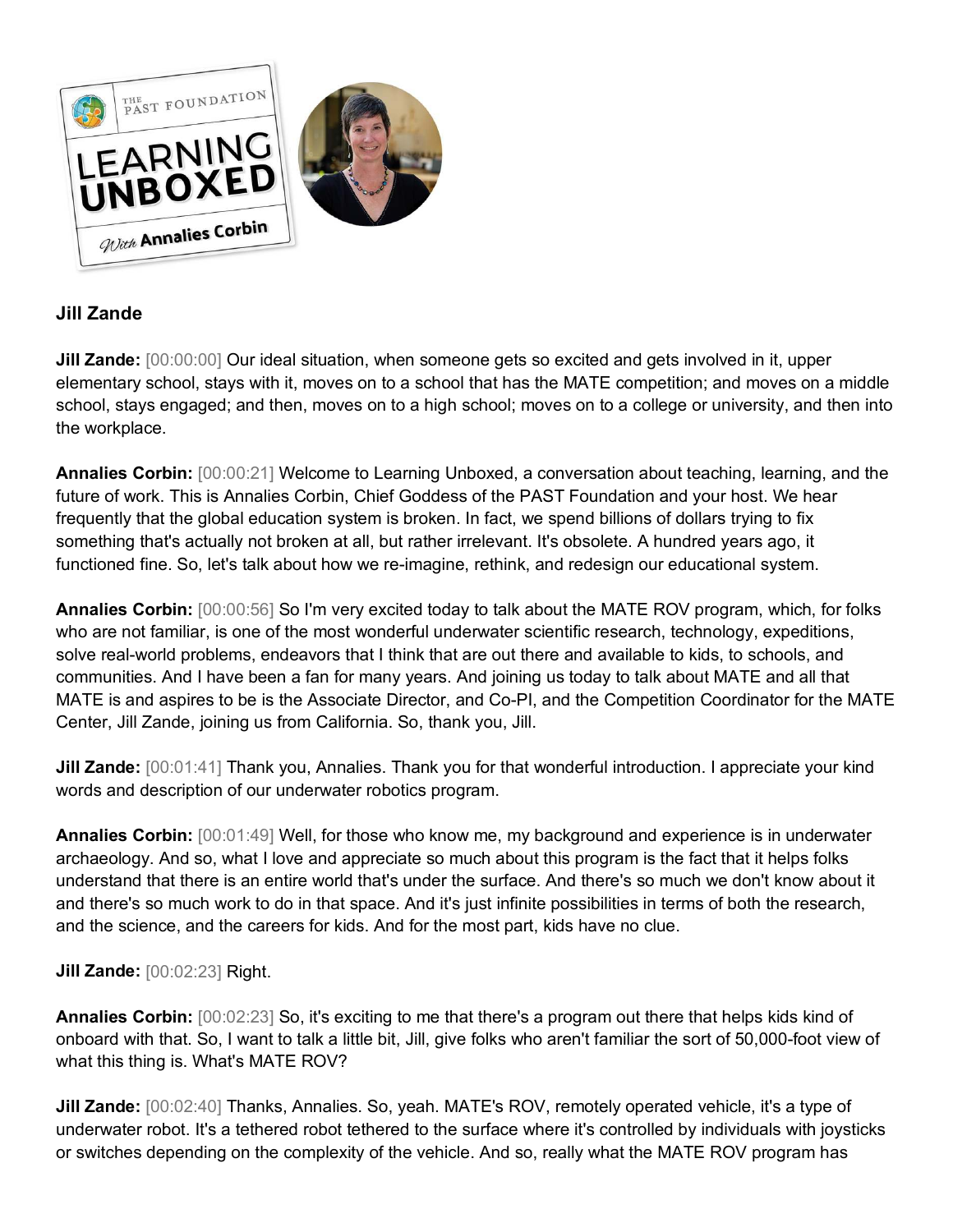evolved into is a competition, an underwater robotics competition. We are a global competition. I would never have thought 20-some years ago when we started this, and started working towards laying the foundation for an underwater robotics competition, and really getting into using ROVs as tools, as vehicles, if you will, to get students excited about STEM, and give them an understanding of the ocean, and as you mentioned, career opportunities.

**Jill Zande:** [00:03:31] I would have never had thought that it would grow into a program that we have 40 regional ROV programs that take place across the country and around the world. The majority are in the US, as you can imagine, that's where we're based, that's where our roots are. But it's amazing how popular this program has become across the globe. And so, it is an underwater robotics competition, as you described. We set out to challenge students. They get together in teams and we challenge them to design and build an underwater robot, an ROV, to tackle problems that are based on real-world scenarios. And I think-

**Annalies Corbin:** [00:04:12] And that's the thing I love the most, right? And that's one of those distinguishing features between what MATE does for our listeners because I think this is so important, Jill, and for me personally, and I love robotics of all kinds. I think there's so much that can be learned there, and there's so many skills, and it's a great way to engage kids into really high-quality STEM and technology education. But all that aside, what I love about MATE and the reason I tout MATE is that it's based on real challenges. It's just not gamified opportunity to learn robotics, it's real work.

**Jill Zande:** [00:04:53] Annalies, thank you for that. And with all due respect to the other robotics competitions out there, right, it's tied to real world. I mean, yes, there is some value in learning how to build a robot, to throw a ball through a hoop or put a box in a square, but to be able to tie that application of those skills to real-world stuff. Not everybody is going to be a basketball player, right?

**Jill Zande:** [00:05:19] There's a slight chance that you're going to go onto that career than you are to go out in the real world and solve some of these challenges. And so, we've had competition scenarios focused on to give a nod to your background and interest underwater archaeology back in the day when I first met Marty Klein, who I know as one of your guests previously. We focused on challenging students to explore and document the Titanic.

**Annalies Corbin:** [00:05:50] Yeah.

**Jill Zande:** [00:05:50] And we have had students, we focused competition scenarios on helping to lay and install cabled ocean observatories for scientific research. We've also had students challenge them to build our OBIS that transformed decommissioned oil rigs into artificial reefs. So, yes, our scenarios are simulated in the swimming pool for the most part or a tank, and it's not out in the Gulf of Mexico or out in the North Atlantic, and it's PBC pipe and [indiscernible], and my colleague, the competition technical manager, Matt Burgner, he is a self-proclaimed PBC artist. I have wonderful, wonderful simulation of ocean-bound seismometers, and decorator crabs, and whatnot out of PBC pipe, and tighteners, and duct tape, right?

**Annalies Corbin:** [00:06:47] Yeah.

**Jill Zande:** [00:06:47] Because you can't do it without duct tape, but-

**Annalies Corbin:** [00:06:49] It's the best, and not the 3M, right?

**Jill Zande:** [00:06:54] Well, anybody going out at sea knows that duct tape and cable ties or tie wraps, everywhere you use, described the more important. But yeah, they're simulated pieces, but it's really about the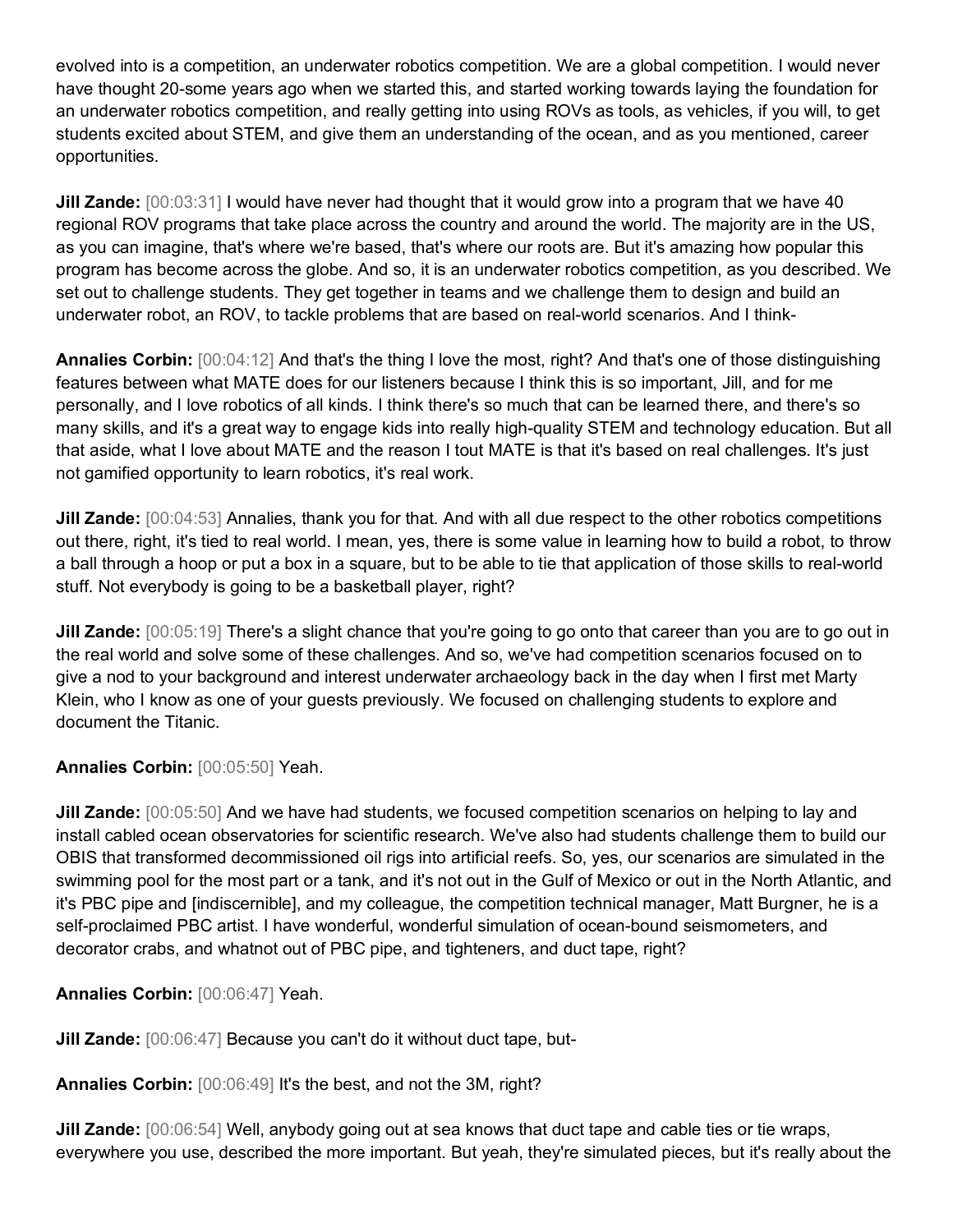simulation of the real world and the real-world application. So, you're solving a problem. I think one of the things that, potentially, your listeners could really relate to if they're old enough, back in 2010, during the Deepwater Horizon, oil wellhead blowout. I mean, what a tragedy.

**Jill Zande:** [00:07:26] And I know we were all sitting there watching it unfold and I'm watching the camera views of the oil spewing from the wellhead. And so, the following year, we actually focused our competition on that exact scenario and challenged students to do exactly what those engineers, and our pilots, and technicians were doing, and that was to solve the problem, and actually build a cap, place it on top of the wellhead, and stop the flow of oil. Again, all simulated, but it was these game problem-solving skills, the same challenge that the real-world professionals were facing.

**Annalies Corbin:** [00:08:03] And I've loved every single one of them, that I've had the privilege over the years to either be an observer for, a judge for, a participant four, or PAST runs one of those regional challenges. And so, it's been really, really exciting in a whole host of ways and unexpected over the years. But I will say, since you brought up that particular one, but that one was really near and dear. And what was awesome about that one in particular is that, so PAST Foundation had been part of a global team that over many years had been doing monitoring work on deepwater shipwrecks in the Gulf of Mexico, which is neither here nor there.

**Annalies Corbin:** [00:08:47] But when the oil spill happened, because we had been involved over a number of years, that particular team had the best and most recent sort of long-line data from shipwrecks that were in the vicinity of the spill and around the Gulf. And so, this tragedy happened, and the science, and just the the rounding and collection of researchers and technicians from around the globe that deployed units in that moment to solve that problem, and then to be able to tap back into the data that we had over time to be able to monitor the impact. And so, when the challenge came along from MATE to go back and actually participate in understanding what happened in this global environmental crisis, and the technological opportunities that it was going to take, it was a huge lift to actually cap that well.

**Annalies Corbin:** [00:09:39] We saw it going on four days, back to your point. It helped, I think, those kiddos really understand and make it real. And certainly, for us as an organization participating with MATE, we had the opportunity in that moment to share with those kiddos why it was so important, right? Because we had some real, tangible, firsthand experience with the event itself that this was being tied to. So, it was timely and it was a hugely, hugely impactful thing for the participants. In the regional that we ran, we immersed them with that, and you can watch the light bulbs go off, I guess. And so, I thank you for that for crafting a competition that was so incredibly real.

**Jill Zande:** [00:10:23] You know what, a couple of comments to your points, I'm excited that you mentioned that. I did not know that you all had a personal or rather a PAST foundation connection to that particular mission, but you illustrate a great point. For us, while we have all these regionals across the country and around the world, and certainly, at MATE central, if you will, headquarters, we provide the infrastructure, we lay out that year's challenge, but we also encourage each regional to make it their own.

**Jill Zande:** [00:10:57] So, the fact that you were able to tie it into and show the students in your—hey, we as an organization, have a role in the Gulf of Mexico, and are part of this effort and deployment of resources and people to address this challenge. And here's how we're doing it. It's not about capping a well, but for us, it's about bringing our shipwreck experience and all of that data. And similarly, in other competitions we've had a regional in Oregon, and Oregon State University scientists, some of the critters I think that we highlighted in last year's maintaining healthy waterways mission, they brought that.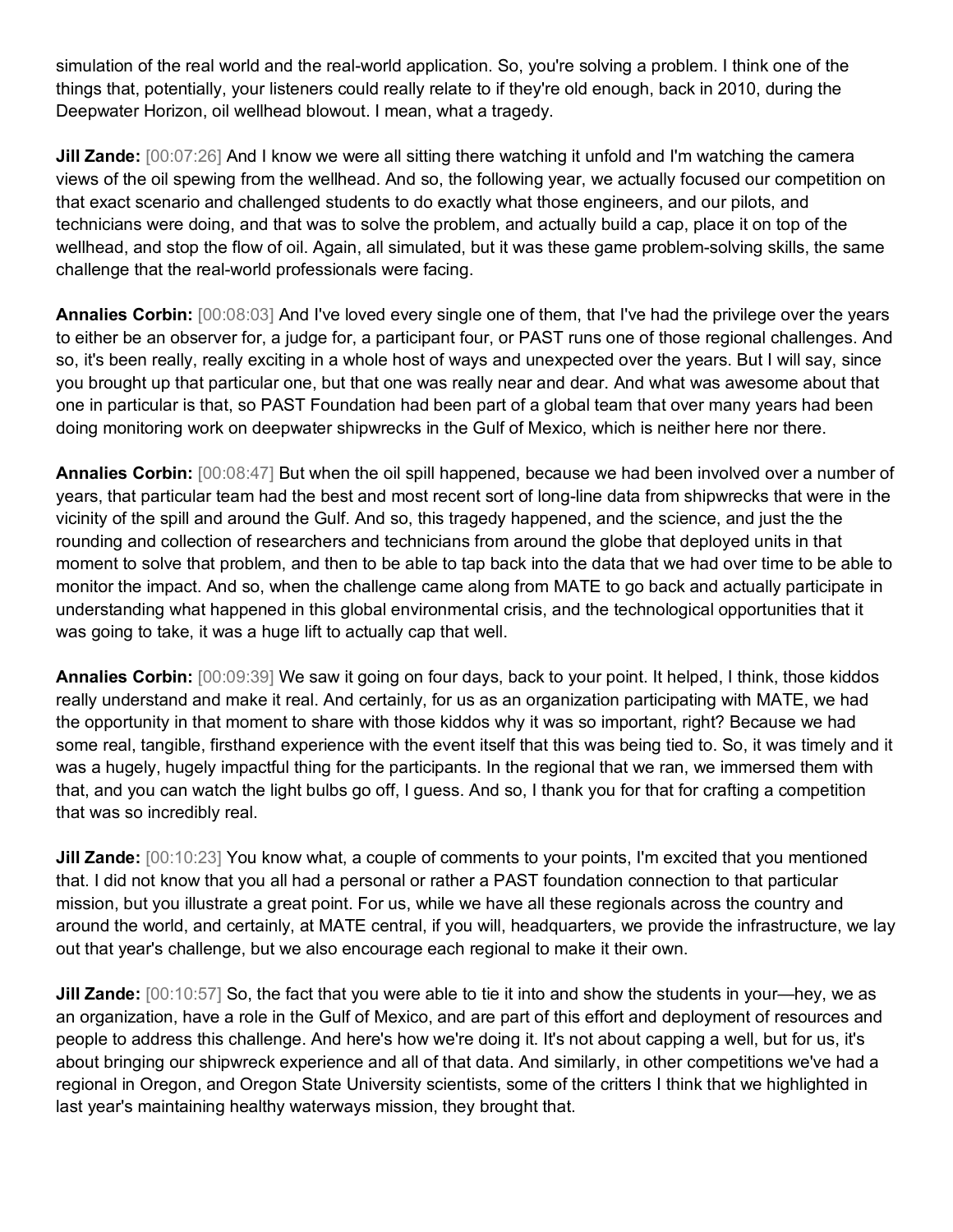**Jill Zande:** [00:11:36] It was set in Kingsport, Tennessee because that's where our World Championship was held. But for their regional, they tied it to their own local backyard, if you will, and their own strains, and their own species. So, I like to think that's one of the things, in addition to focusing on real world, that we enable and encourage our regional partners and our regionals to do, is make that connection, that tie-in. And it's interesting, too, I do have a personal past connection as well to the oil spill. And in future competition years, we focused on the deep-sea corals species, and some of the work that was done by scientists who had studied the deep-sea coral prior to the spill, and then we're going back to see the impact of the spill.

**Jill Zande:** [00:12:26] And one of those scientists was my former professor at Penn State, Chuck Fisher. So, I worked with Chuck. I was a senior at Penn State. He just came to Penn State when I was a senior. And I worked in his lab. And I really have to give him credit for setting me on this journey to continue to study deepsea organisms. And it was very rewarding for me and fun for me to go back to him years later now in my in my current role as the coordinator of the competition and ask him for some of the data and some of the work that he was doing around the spill, so we could highlight it in a competition scenario. So, I love all the connections.

**Annalies Corbin:** [00:13:08] It is wonderful, and it's still going on because we weren't doing the deep coral or the marine wildlife components of it. We had some rules on evaluating the shipwreck component, the structure pieces of it, but more importantly, we were handling the sort of community outreach and engagement pieces of it. But to your point, it's really, really rewarding for those folks that are doing that amazing work, studying the Lophelia, and the other coral, and marine life, and to be able to have that long-line data and be able to track it back to this event. And then, this event then spurring all kinds of technologies that could then turn up later as an educational module, an opportunity for the next generation of folks who are going to solve the next big environmental crisis. So, it's pretty amazing. That's an amazing journey.

**Jill Zande:** [00:13:59] And I think it's also interesting, and again, to pick up on something MATE said about, exposing students to careers. I mean, that was one of the big reasons, the major reasons, and outcomes, and goals for creating this competition. Not that were the experts in every single career that we might highlight or is tied to one of our scenarios, but to just raise awareness that there's opportunities to research deep-sea corals, and there's opportunities to work for companies that are remediating things like that or companies that are looking at how to make the best use of our underwater resources, and just being able to open students' eyes to all the different possibilities.

**Jill Zande:** [00:14:43] And so, that was definitely a goal from the beginning, and I'm glad we've been able to do that. And just to one more point about the Deepwater Horizon spill, as we're sitting there watching the video of the oil coming out, we actually had some former competitors, some competition alumni, if you will, who were out there flying these vehicles and helping to remediate and deal with the spill. So, that was really rewarding. And it was amazing to be able to share with the competition community, the other students, hey, there was someone just like you who is struggling to challenge, and now, look at them, they're out there helping to solve it. So, it was a really great, great connection to be able to make.

**Annalies Corbin:** [00:15:28] So, those particular kiddos, at the time, not only struggled, but they found a place for them. They tapped into a passion, they may or may not have even known they had, and they turn it into a career. And that's a huge, huge win. And that's one of the things that I have seen over the years of watching and participating in MATE as well. And I think that a couple of other things that for me about the MATE competition that are so meaningful, I very much want to make sure that those that are listening understand this.

**Annalies Corbin:** [00:15:59] So, it's not just for older students. There's multiple levels and I'll have you sort of talk us through each of the different levels because there are multiple entry points. So, that's one thing. And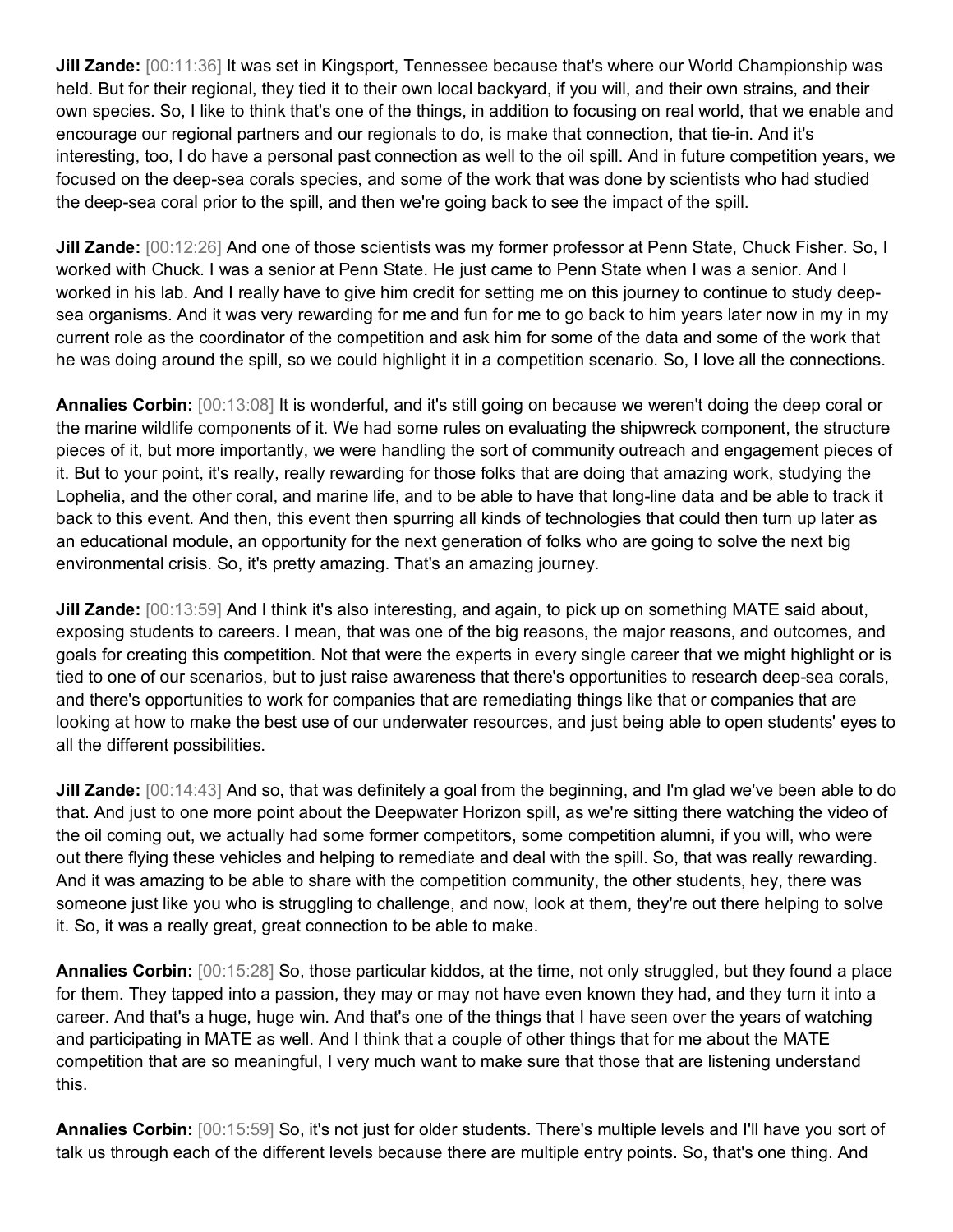the other thing that I truly value about the way the program has been crafted, and structured, and quite frankly, maintained over the years was really easy, especially in a competition setting, and again, not to take away from any of the other robotics competitions. And my listeners know I love the others as much as I love MATE, but I love them all for different reasons because one size does not fit all.

**Annalies Corbin:** [00:16:35] And at the end of the day, as many kids who we can catch and hook into a variety of STEM careers through these programs, that's the end goal. But MATE is different in another way from many of the others. So, not just that it's very problem-based and it's real world, but it's also financially accessible in ways that many of the other programs are not. The barrier to enter to participate is very low compared to some of the others. So, I'd love to talk about that a little bit, Jill, and how you've managed to make that happen. So, for some of our folks who are listening, who are familiar with some of the other robotics, especially at the high school level, just the entry fees for teams can be \$5,000 and up. But that's not the case with MATE. So, talk a little bit about that if you don't mind.

**Jill Zande:** [00:17:28] Yeah. No, thank you, Annalies for that. I think for us, I mean, it's interesting because I've had these conversations recently with some other newer partners, and we can talk about and get into sort of the future directions of MATE in a bit, but we were established with funding from the National Science Foundation. And this competition was funded and seeded with National Science Foundation, your taxpayer dollars.

# **Annalies Corbin:** [00:17:58] Exactly.

**Jill Zande:** [00:17:59] And certainly, we've had support from industry, and thankfully over the years, additional support from industry, and corporations, and foundations. But really, the fact that we're rooted in NSF, and again, your taxpayer dollars, we wanted to make sure that this competition was always accessible to people. And a diversity, a wide range of of audience and a diverse audience, right? I mean, diversity, meaning ethnicity, socio-economic status, gender, you name it.

**Jill Zande:** [00:18:31] And so, by keeping our fees low, we felt that we could do that. I mean, it wasn't about filling our pocketbooks or making a ton of money. I mean, it is about trying to sustain the program at this point, but we really wanted to keep the registration fees low so we could keep it accessible. And you're right to the point that you mentioned, are different levels. It isn't just for older kids. We have this progression of work competition classes that go from beginner to beginner-intermediate to intermediate to advanced.

**Jill Zande:** [00:19:04] We've engaged students as young as, I think, third grade, I think, there was some students from a third-grade classroom that participated. And it's this progression. And our hope is to get students engaged and interested at an early age, and then they can build upon their knowledge and skills, and continue with the program. As they advance in their knowledge, and skills, and thinking, they can advance to our different levels and continue to be engaged in the program and build even more complex, different innovative robots to participate.

**Annalies Corbin:** [00:19:39] It is really wonderful to see the little kids in particular, not just at the competition, but we utilize a variety of components of the MATE program in our summer and after-school programs, specifically with our elementary kiddos, and specifically, our elementary kiddos in urban settings, but other places as well. And it's been awesome to see how much they pick up, how quickly, in terms of understanding the mechanics, and the physics, and the optics, and you name it. And not all programs, I think, appeal to those little kids in the same way.

**Jill Zande:** [00:20:19] Yeah.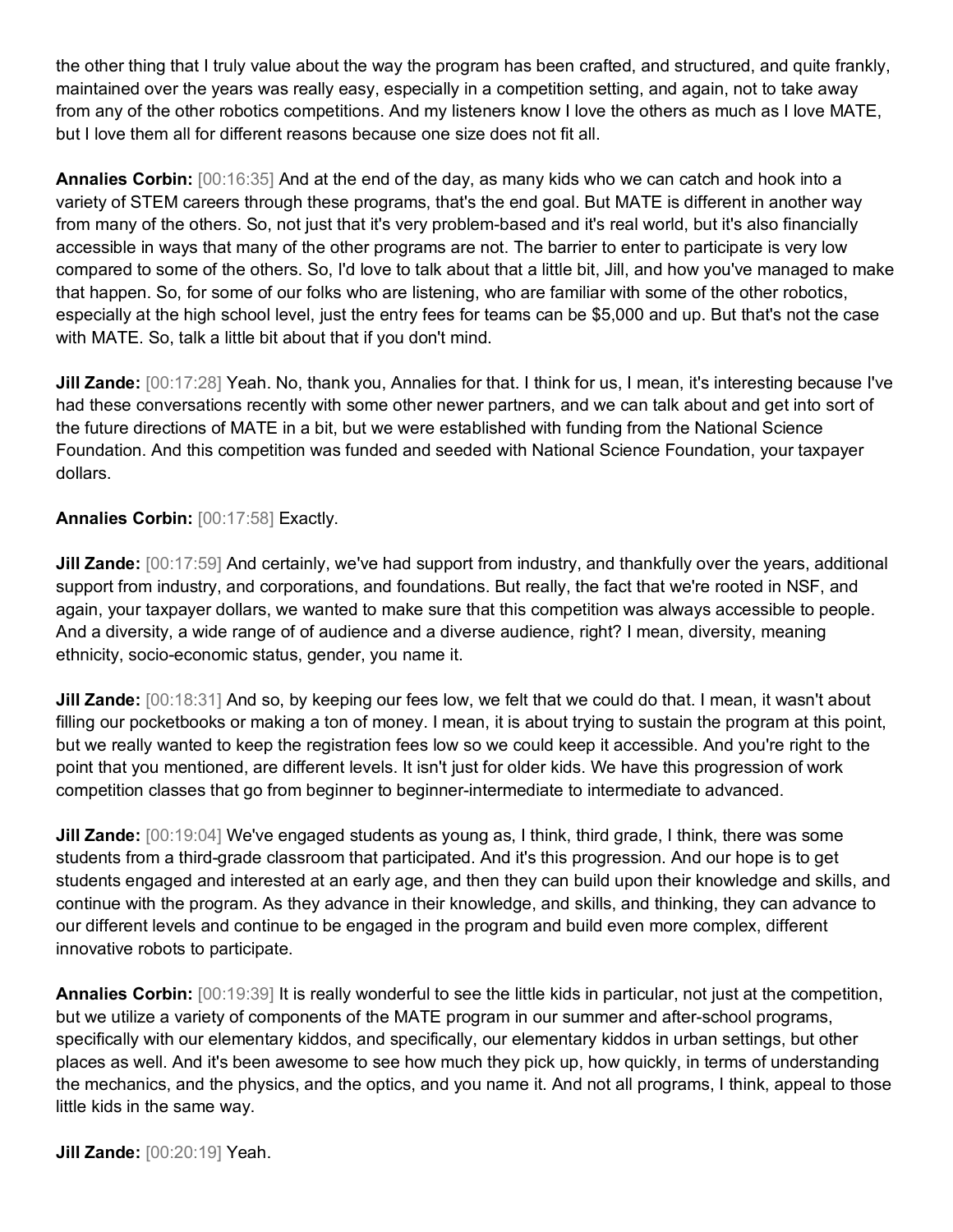**Annalies Corbin:** [00:20:19] So, again, I applaud you for that.

**Jill Zande:** [00:20:21] No, thank you. Thank you. And our beginner level, when we started with this, we just had two competition levels. And I will tell you, it was definitely one of those things where build it, and they will come, and they did. And even though we really aimed it, the MATE center itself, the NSF program that established us focuses at community colleges, through your technical colleges. So, we created the competition with a two-year college student in mind knowing that, yes, we're going to engage high school students and certainly, university level because we want to create that pathway.

**Jill Zande:** [00:20:59] And so, we're now creating that pathway from high school into a technical program and potentially transferring on to four-year to get a four-year degree. But suddenly, we saw this huge growth and interest from more high schools, and middle schools, and upper elementary schools. And it was pretty amazing and really rewarding. And that inspired us to go back to the National Science Foundation. We actually got additional funding through the innovative technology experiences for students' and teachers' program.

#### **Annalies Corbin:** [00:21:31] Yeah.

**Jill Zande:** [00:21:31] And that allowed us to focus on the younger kids and basically adapt and modify our materials, so they were appealing and accessible to those students, and to develop curriculum, and layout. Teacher workshops, and student outreach, and all of our C-MATE ROV kids, all the resources that we have now that we can provide to students to participate, especially, again, the younger ones. And so, that's where we added the scout level that's the beginner level. At this point, that registration is fee \$50, right?

**Annalies Corbin:** [00:22:04] I know. It's very accessible.

**Jill Zande:** [00:22:08] It is. And then, we go up to navigator, that's the beginner-intermediate at \$100, and then ranger is intermediate at \$200, and the explorer class, which is really the advanced, post-secondary community colleges and universities, right now, that's \$400. Now, that's not saying we might need to tweak them a little bit because we need to stay in business. But again, always trying to keep them low, so it's accessible. And also, too, I think, yes, we encourage and students do need to have some skin in the game, and learn how to fund-raise, and have bake sales, whatever they need to do to raise the money.

**Jill Zande:** [00:22:43] That's really valuable. But we don't want to make it so that they have to rely on donations, thousands of dollars of donations from corporations that if you're in rural America, you might not have a law department that can suddenly give \$5,000 to your school. So, again, just really focus on keeping it accessible. And like I said, building that pathway and building that progression, I mean, again, our goal, our hope, our ideal situation, when someone gets so excited and gets involved in it, upper elementary school, stays with it, moves on to a school that has the MATE competition; and moves on to a middle school, stays engaged; moves on to a high school; moves on to a college or university; and then into the workplace.

**Jill Zande:** [00:23:31] And we do have examples of that, thankfully. And we need to do and we will be doing a better job of documenting that and sharing it with everybody because I think that's a real powerful message. And again, really helps to demonstrate the impact of our program. And I think another thing, if I can, that's unique about us, I know other competitions have similar components, but for us, it's not just about the robot. We have what we call our engineering and communication component.

**Jill Zande:** [00:23:59] And that is basically a technical report, an engineering presentation, so gets that oral communication development of those oral communication skills, and a poster or marketing display. So, it's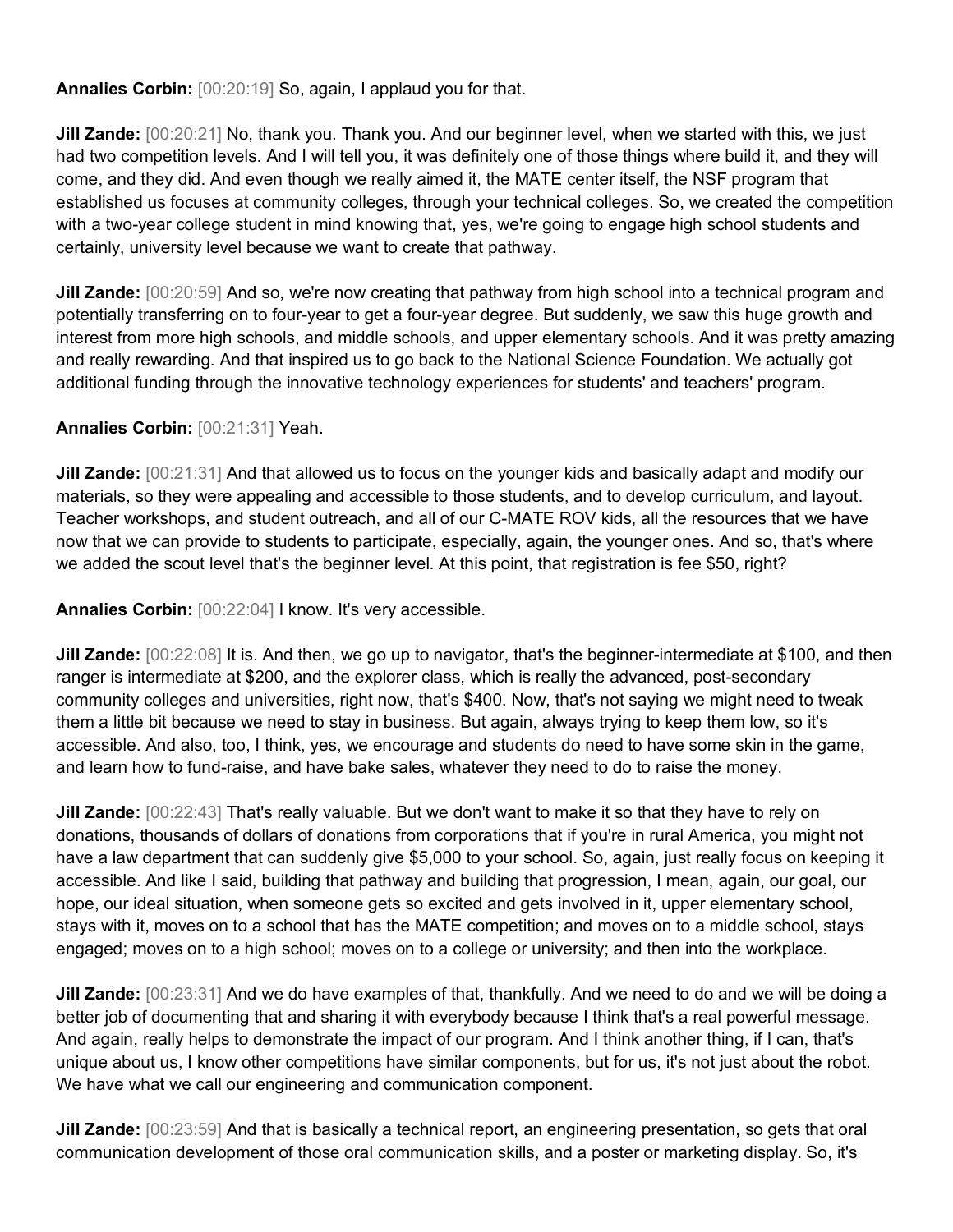about the whole package. Yes, your robot, it is important, but that's not all because in those other components, is when they can really demonstrate they're learning, that they learned it. They just didn't plug and play, they learned it.

**Annalies Corbin:** [00:24:25] And the other piece about that, and I have been a judge numerous times on that component in our regional. And what I like about that and the same that I like about some of the other robotics competitions as well, is when they incorporate that, you catch more kids.

# **Jill Zande:** [00:24:43] Yeah.

**Annalies Corbin:** [00:24:43] And what I mean by that is that, so not all kids are going to love the robot, but they want to be part of the team or they want to be part of the thing. "I don't know why I want to be part of the thing, but it looks really cool, but I'm not really interested in the engineering or I'm not interested in the electrical." But all of a sudden, by having this component, the technical report, the business plan, those aspects of it, the marketing, you catch the kids that have a completely different set of interests and you show them that that interest and that skillset applies broadly across many, many industries, including ROV, including technology, including deep water sciences and so on. And so, that's one of the things that I really, truly appreciate about the way the program works because it's not, to your point, just about the robot, although the robots are so cool.

**Jill Zande:** [00:25:36] Annalies, I mean, I couldn't put it any better. Thank you.

**Annalies Corbin:** [00:25:39] One of the other things that I also love, and I can say this a lot, on this particular interview is that, again, there are so many different approaches and environments or ways that you can utilize the program. And I want to just give an example that's one that every time I think about it, I chuckle. So, years ago, we were working in very rural South Dakota in a community where there wasn't a science teacher, in this case, hadn't been a science teacher for many years.

**Annalies Corbin:** [00:26:11] And if I remember right, it was a couple of language arts teachers and maybe a Home Ec teacher, I don't remember, it's been enough years now, who were going to have to be the facilitators to deliver some science instruction. And so, we were working with them to try to figure out how they were going to do that. We said, "You know what, here's the thing, how about we do this MATE program with you?" And you can see their eyeballs were about the size of saucers like, "Oh, my God, you want us to do what?"

**Annalies Corbin:** [00:26:39] And we're like, "It's going to be okay. I promise it's going to be okay. We will walk you through it and you are going to be able to have the most amazing team of kiddos who know so much about buoyancy, and physics, and you name it." But the dilemma because they wanted to run the program for themselves, they needed to do it through the winter time. And so, the dilemma was there was no access to the pool or things like that. And so, we actually let them build, and we helped them sort of structure this out, and they used what was on-hand, and then rural America, we had an awful lot of cattle troughs, of watering troughs.

**Annalies Corbin:** [00:27:18] And those watering troughs got cleaned out and hauled up to the school and, bam, off you go, ROVs in the cattle troughs. And the kids would compete virtually with each other because, again, very rural, and talk about their teams, and who is doing what, and what did it look like, and they put on their own mock competition because that was what was going to be available and useful to them in that moment, and off it ran, and it worked. And that's the beauty of the program, is, again, those low-entry barriers to participate no matter how you sort of couch the participation was really, really key.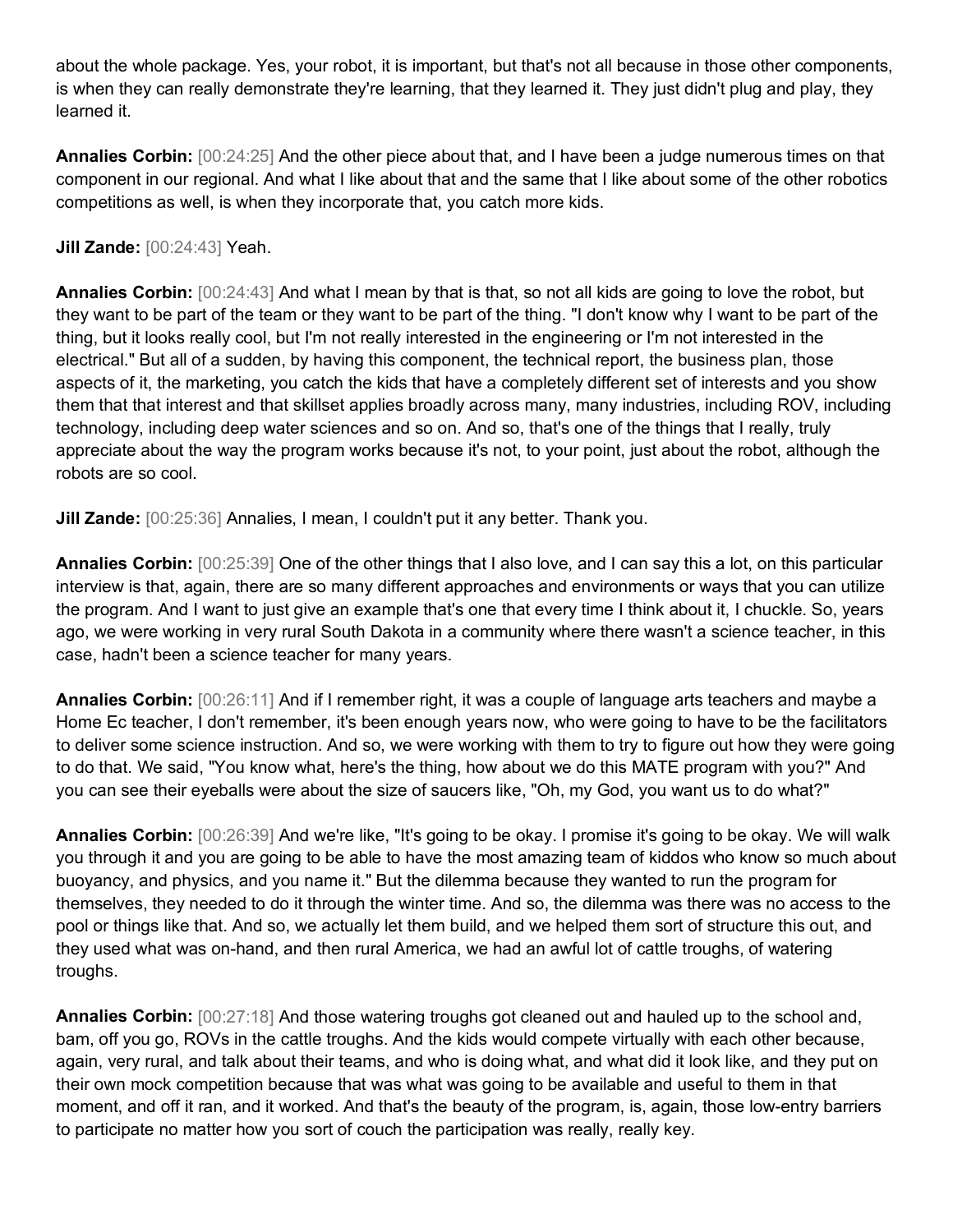**Jill Zande:** [00:27:58] Oh, my God. Thank you. That is such a great story. And I appreciate it, I had not heard about that experience with the folks from South Dakota. But I will tell you, where I am in central California, it's bad country, right? And so, yes, we have used cattle, and horse throughs, and various pieces of ag equipment, and filled them up, and used them for testing and flying ROV. So, I appreciate that story. And I think to your point, too, we are able to engage a lot of students and other robotics competition are as well because they had put those other components.

**Jill Zande:** [00:28:33] And I think what also helped to make it appealing and engage a variety of students with different interests, it's a fact that, gosh, it's probably been over 10 years now when we just need a little tiny tweak to the competition. We always knew that it encouraged teamwork, and entrepreneurial thinking, and problem solving, and creativity, but we, just again, tweaked it a bit and said to the students, "Okay, think of yourselves differently, transform your teams into companies, think of yourself as a company, your team is now a company. How is a company structured? Who's your CEO? Who's your CFO? Who's handling marketing? Who's handling promotion? Who's handling R&D?"

**Jill Zande:** [00:29:21] And I was just amazed at what that little tweak, that little rephrasing maybe of how we presented the competition and what it resulted in. I mean, we would see students, and you probably saw them, too, they'd show up for their engineering presentations in suits and ties, and [indiscernible], and brochures. And they really took that part. And one of my most favorite stories about that is, and again, to your point of bringing in a variety of students, I remember this interview that a videographer was doing with one of our teams, Copiah-Lincoln Community College students, Compiah-Lincoln Community College is in Mississippi. And they were talking to one of the students and they said, "Are you in engineering or physics?" And he goes, "No, I'm in accounting."

# **Annalies Corbin:** [00:30:08] Perfect.

**Jill Zande:** [00:30:09] You know what, it's when we realized that they needed someone to handle their budget, so they went to the accounting department and said, "Hey, anybody interested in working with us on this realworld-focused project?". And he raised his hand and he said, and we still have this interview and it was done on our website, "This is the most real-world experience I have ever had. I have learned more than I ever did in my accounting class."

**Jill Zande:** [00:30:34] Not that he is going to go work in a technology company or work in ocean realm, but he has an appreciation for the ocean realm, and ocean science and technology, and certainly, that that could be a potential place for him to work. But more importantly, the value, and I'd like to think longer-term, when it comes to making decisions and casting votes about certain things, that he'll remember that experience and remember what it meant, what he was part of. And I know that will influence his decision whether to support a certain measure for Texas coastline or whatever it may be.

**Annalies Corbin:** [00:31:13] Oh, absolutely. And I would encourage schools, teachers or administrators that might be listening, ROV robotics generally, but ROV in particular is an absolutely wonderful way to lead a pathway program and a mini-state. It's very, very easy to align this program across your state Department of Education, CTE pathway, accreditation, and programs. And the MATE program ticks so many of the boxes within those state programs, including, back to your point, the addition of the company's sort of focus allowed schools to tap into entrepreneurship credit opportunities in ways that they haven't been able to before. And so, I agree with you. I'm really, really excited about that component. We have a team out of Detroit who comes to our Buckeye Regional.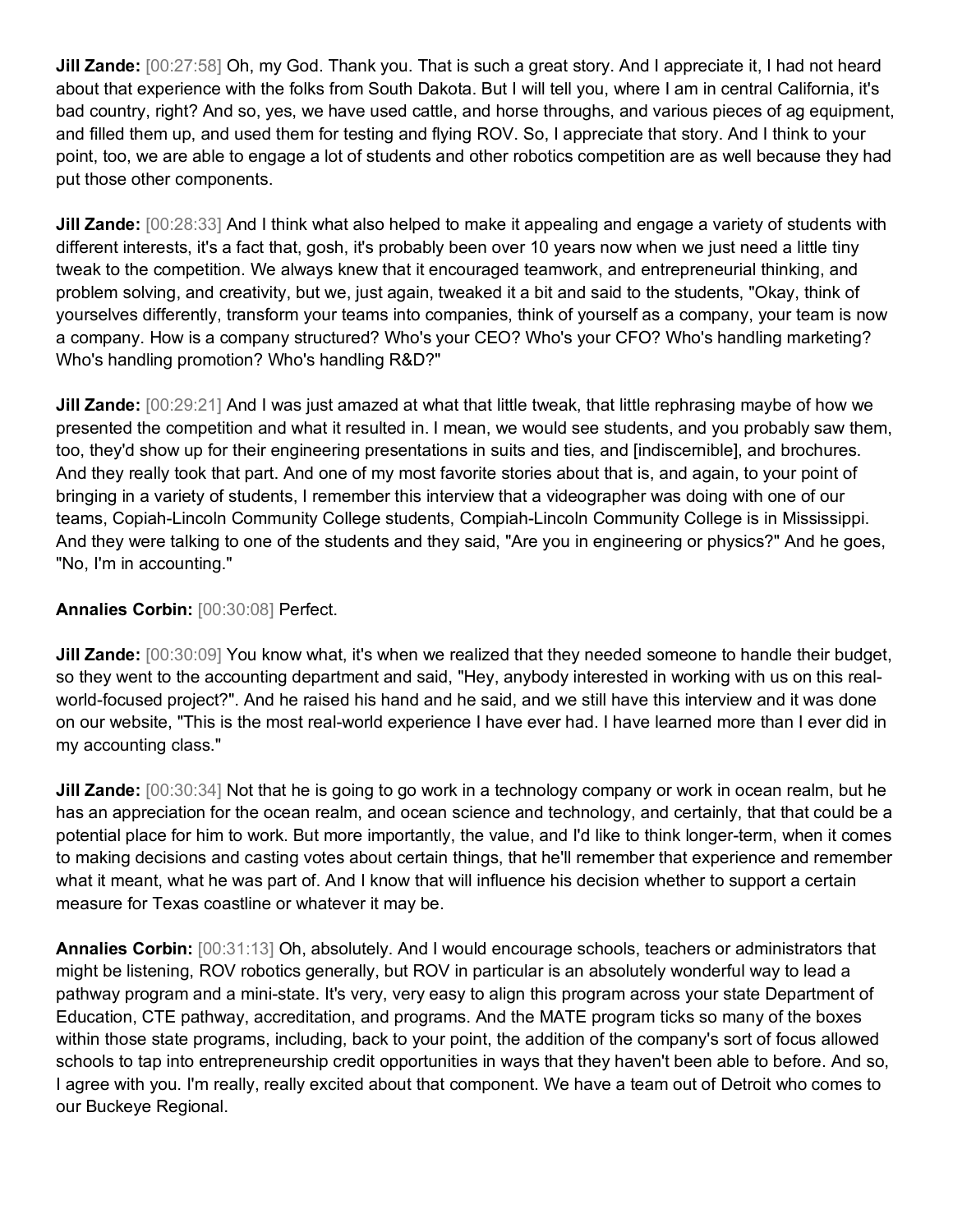**Annalies Corbin:** [00:32:18] And in fact, I think this team might even be one of those early original teams, the coach who's been involved forever. And this is hands down, I probably shouldn't say it with all my local teams, but I love this team. I truly, truly love this team. And what I love about this team is that they are not only entrepreneurial, but they are scrappy. They come from a school and from a community that doesn't have a lot, and yet, they have been so creative and so innovative, and they have strived to have a community focused to their team, and they can tackle and solve problems like no group of high school kids that that I have seen. And the minute they walk out onto the pool deck, you know they have arrived. And everybody-

**Jill Zande:** [00:33:16] I know this team you're talking about.

**Annalies Corbin:** [00:33:16] You know exactly which team I'm talking about. I'm not going to say it out loud, but they're rock stars. And I have such hopes and aspirations for all the kids who participate, but I see those kids, and I have no doubt they will change the world. And I'm inspired. I'm inspired by what these kids do, and that's awesome to me.

**Jill Zande:** [00:33:39] You know what, I know that team. And two things that your presentation of that team made me laugh because I actually know who you're talking about. But if anything, for us, too, it is a competition, right? I mean, it is, and somebody is going to win. But I think that what we've also tried to do is present it kind of collaborative, make it a community, right? They did rock walking and they looked like rock stars, but you said you were inspired by them, and hopefully, all the other teams, especially the newbies coming in, were inspired as well, right? And so, I remember, oh, gosh, in the early, early days of our competitions, I mean, probably in 2004 or '03 or '04, one of the mentors, who was fairly competitive, said, "Well, Jill, this is more of a collaboration than a competition." Then, I thought to myself, "Well, what's wrong with that?", right?

**Annalies Corbin:** [00:34:38] Yeah, not a thing.

**Jill Zande:** [00:34:39] Having a community to solve these issues, to solve what we're facing right now with this pandemic, it really is going to take everybody from around the world working together, and collaborating, and not competing to help us get through it. And so, I hope and I think that it's often said, and you can appreciate it, that the sort of leadership in the environment comes from the top. And I'd like to think all of us at MATE presented and helped to foster and encourage collaboration and that collaborative friendly competition environment, if you will.

**Annalies Corbin:** [00:35:18] Yeah, we definitely always see that. I mean, not once that I can think of over the years have I watched that not happen. And even our rock star team in Detroit, they're veterans because they've sort of built the pipeline of their program, and kids look forward to being able to join the team when they get to high school. And the team has spun off into many components of the team because there's now more kids and whatnot.

**Annalies Corbin:** [00:35:45] And what I see from them, those veteran teams, is they are the first to say yes when another team asks for help or how did you do that or could I learn how to do that or could you show me? And that's the kind of thing that I see over time with these teams back to that, very, very collaborative, and they fully recognize the value that the community has from an expertise and experience component. And you can't underscore the value of that.

**Jill Zande:** [00:36:23] Yeah. No, thank you. And it's interesting because it also made me think of when you said they're scrappy. I mean, resourceful.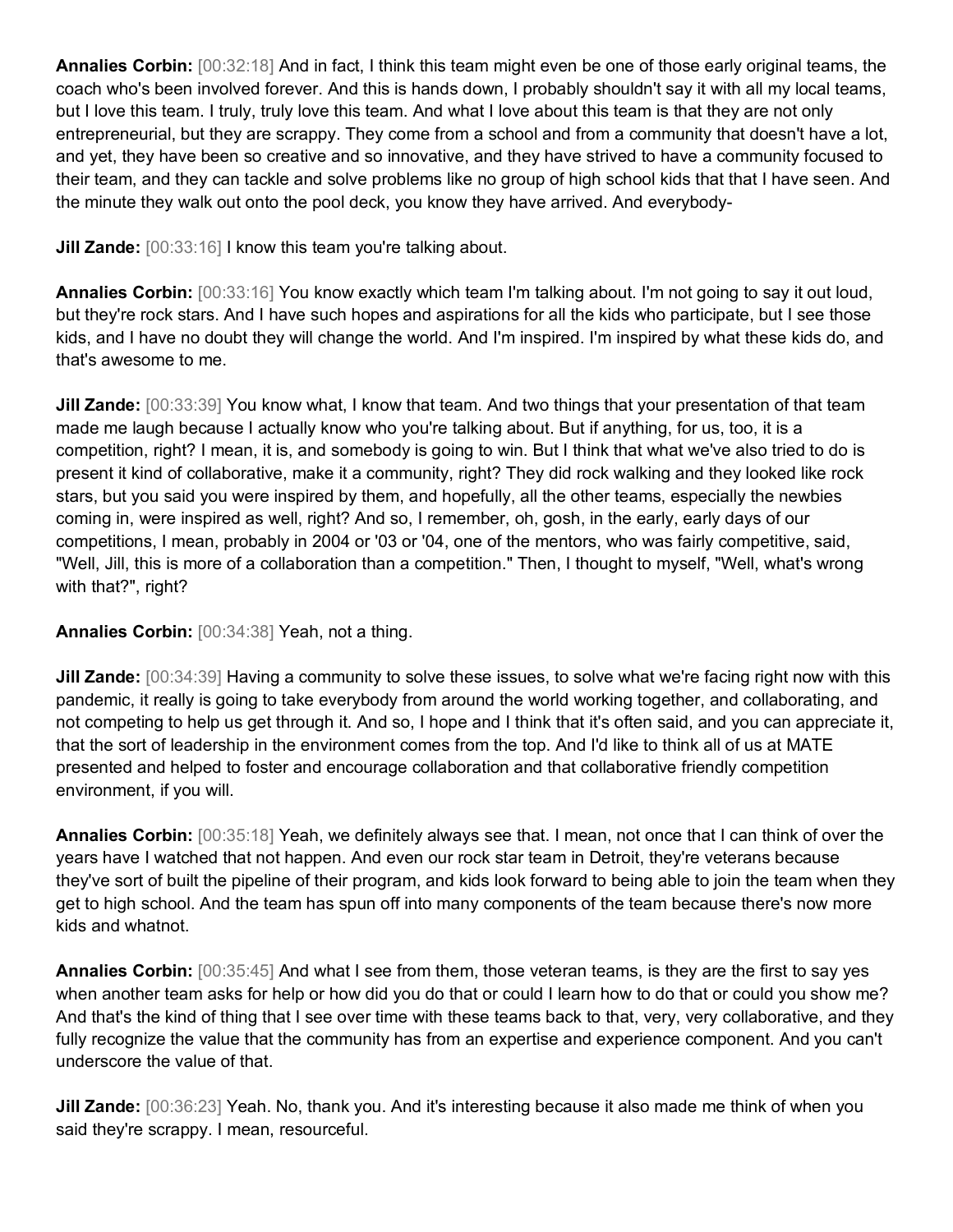**Annalies Corbin:** [00:36:29] Very scrappy, I love them. I think they built their ROVs in a tool shed out back behind the school, somebody told me. So, they're scrappy. I love them.

**Jill Zande:** [00:36:40] Very MacGyver-esque. Well, that-

**Annalies Corbin:** [00:36:41] Yeah, they are very MacGyver. That is a great way to think about them, yeah, I love it.

**Jill Zande:** [00:36:45] But that really goes back to two people. One of them being Marty Klein, and if he hears me say this, he will cringe because he really hates this acronym, but he's really a fan of the KISS principle. And I know that means, well, keep it simple, students. And so, I'm not sure if he still appreciates that acronym, but it is about really keeping it and being resourceful, not overthinking, and making it complicated. There is value, of course, learning the more complicated and complex technical skills.

**Jill Zande:** [00:37:22] But when it comes to building something that functions and works, that is reliable and robust, really, being that MacGyver type. And also, harkens back to Harry Bohm, who was like early mentor in all of this, Harry Bohm and his colleague, Vickie Johnson were really the people that got us started in this ROV education world. And Harry Bohm, I've been in touch with them recently and though he's not directly involved with the competition anymore, although he sponsors our Sharkpedo Award every year.

**Jill Zande:** [00:37:54] And Sharkpedo, there's a story behind that, I'm not getting into. But it's interesting, fun story, but that is really about thinking outside of the box, creativity, innovation, and he sponsors that award every year because that's what he was about. When he would come down to Monterrey, he's based in Vancouver, Canada, and help us begin to frame out our educator workshops, and our curriculum, and the way we delivered information, he was always about encouraging us and the teachers we worked with to look at things and see things differently.

**Jill Zande:** [00:38:29] I mean, he would take our teachers and ourselves to the Home Depot or hardware or something, and take us down these aisles and say, "Just look at something and think about a different use for it." If you ever see some pictures on our Web site, yes, that is a kitty litter scoop that's at the front of one of our ROVs because it was the perfect tool to pick up X, Y, and Z, whatever we had, missions they are on. So, just giving a nod to Harry.

**Jill Zande:** [00:38:58] To Harry, he loves those types of students and teams because that's kind of his background, and not coming in with his history in growing up, and not having all the resources, and a ton of funding. You've got to be resourceful, and looking at things, and using everyday items in new and innovative ways. So, nods to both of those individuals for—I know that they heard you describe that team, they would know who that team was as well because they've been around from the early days.

**Annalies Corbin:** [00:39:29] Yeah. Yeah. Well, and what you're talking about is the essence of innovation, and we want all of our citizens of the world to possess the wherewithal to have the confidence to innovate and solve problems in real time. So, I, again, appreciate the program for all that it fosters and kids. As we get ready to close here, Jill, I have no doubt that teachers and schools who have been listening to this conversation that we're having today are asking themselves, how do we bring MATE to our school? So, very quickly, let's close with that invitation. And how do schools do this?

**Jill Zande:** [00:40:13] Sure. Well, we have those 40 regional programs across the country and around the world and we have a wonderful website. And if I'm able to, I'll give that, if you don't mind, I'll give that URL, it's materovcompetition.org, all one word, all lowercase, materovcompetition.org. You can search there and look